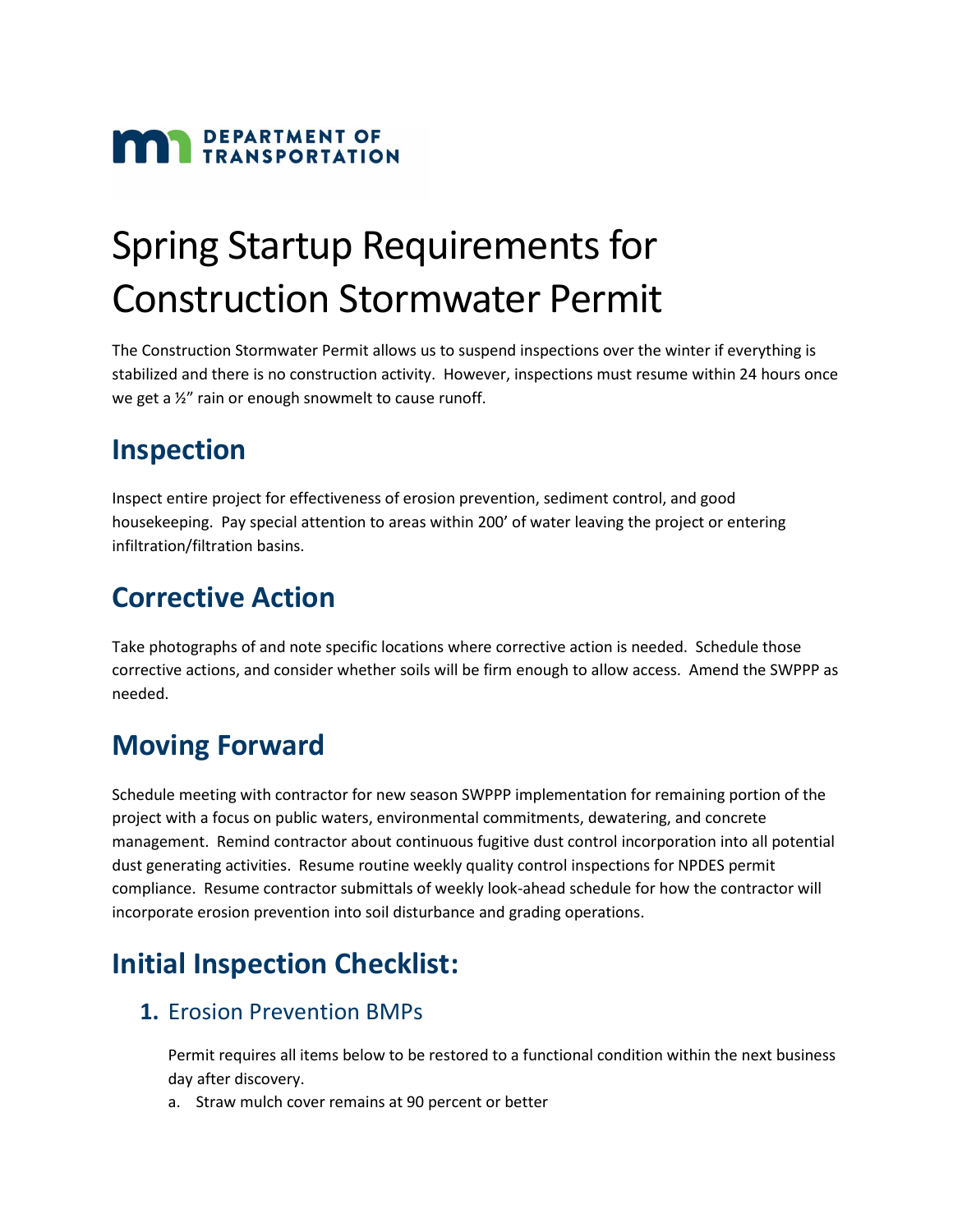- b. Hydraulic erosion control products at or near 100 percent cover
- c. Rolled erosion control products remain in place and correctly installed, with no gaps
- d. Reinforced plastic sheet covers (3733 or 3888) remain installed with no gaps
- e. Geotextile covers remain installed with no gaps
- f. Riprap at culvert ends, lined channels, banks, abutments, flumes etc. remain functional
- g. Exit stabilization mats/ pads remain visible, free of mud sufficient to limit trackout. Geotextile was installed.

#### **What if the soils are too wet for equipment?**

- a. Straw mulch plus Reinforced Fiber Matrix: Blow 0.5 to 1.5 tons/ac straw mulch from the road grade, depending on existing mulch cover. Glue this in place with 500 to 750 lbs/ac Reinforced Fiber Matrix (3884). Must be on soil, regardless of condition. Only RFM is suitable on cold wet soils, frozen soils (but not snow covered) or installation during light rains.
- b. Apply 1000 to 3000 lbs/ac of RFM as needed to bring mulch cover back to 100 percent.
- c. Repair failing blanket. If it is full of sediment, overlay it with new blanket.
- d. Install reinforced plastic sheeting (3733 or 3888).

#### **2.** Sediment Control BMPs

Permit requires items below to be restored to a functional condition with times that vary between the next business day after discovery, to 72 hours for trap cleanout.

- e. Perimeter controls (for stockpiles as well as project limits) remain installed in original orientation, no rips or gaps
- f. Ditch checks remain installed in original orientation, no gaps
- g. Perimeter controls, ditch checks, and sediment traps remain less than  $\frac{1}{2}$  filled with sediment. If more than ½ full, remove sediment and spread in areas that will not again wash back into sediment controls.
- h. Evaluate effectiveness of temporary sediment traps installed to settle turbid water. Reinstall flotation surface skimmer outfall devices. Install silt curtain flotation baffles to limit resuspension of collected solids. Schedule brown water treatment chemical applications and sediment deposit removal for spring rain preparation of flows.
- i. Slope diversions remain installed in original orientation, no rips or gaps
- j. Inlet protections functional and clean, with no rips, gaps, or plugging. Devices that were removed for winter safety may need to be re-installed now. Culvert inlet riser controls remain installed in original orientation as per original intent or detail drawing

#### 3. Good housekeeping BMPs

Permit requires all items below to be restored to a functional condition within the next business day after discovery.

k. Material handling. Must be under cover.